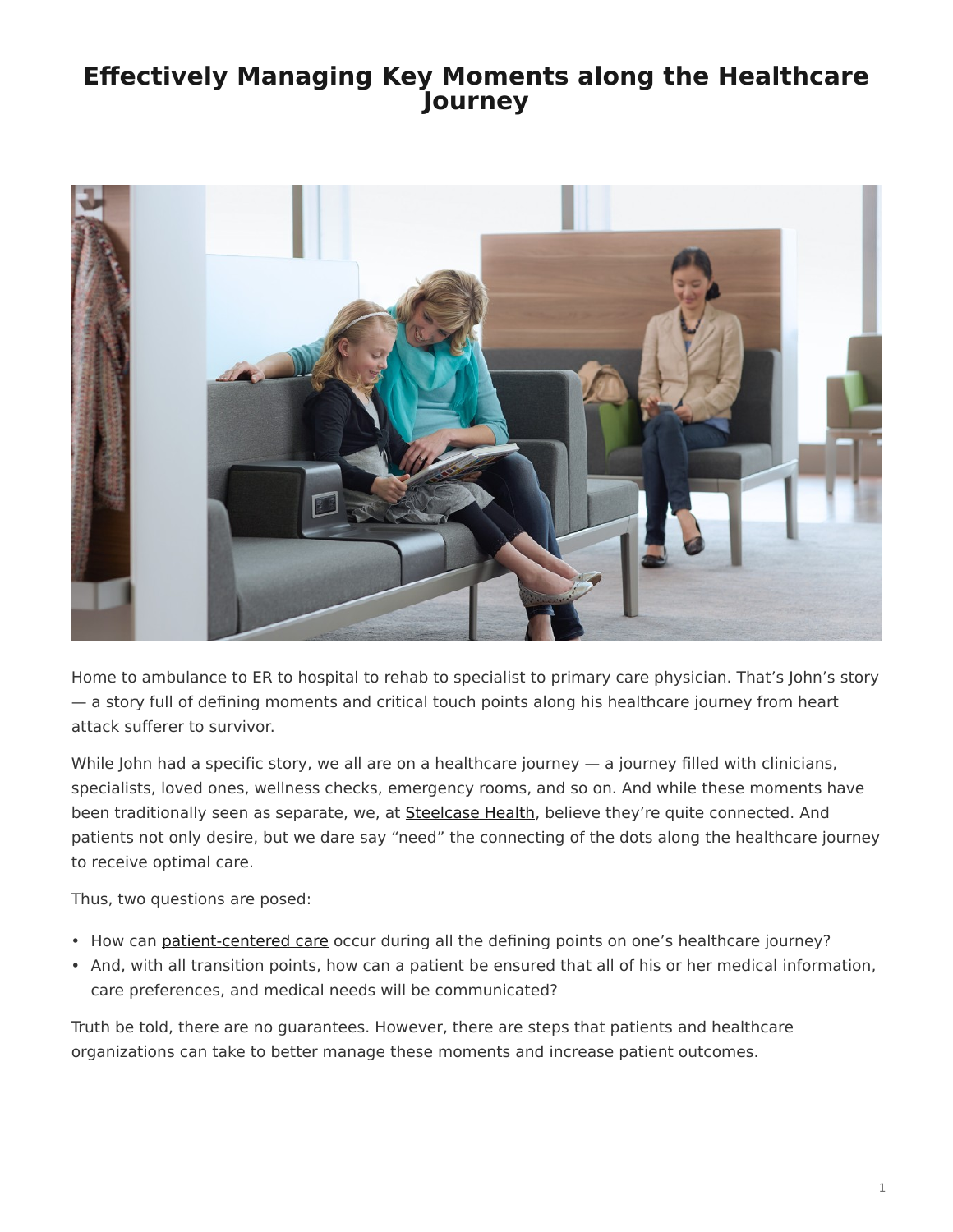## **COMMUNICATION AND COLLABORATION**

The first, according to [Jim Kinsey, Director of Member Experience of Planetree](http://planetree.org/wp-content/uploads/2011/12/Jim-Kinsey-2012.pdf), is communication and collaboration between providers. Community Care Collaboratives provide great examples of how healthcare organizations effectively create systems that serve.

A recent Care Collaboration survey by [Planetree](http://planetree.org/), with 58 nonmember organizations, sheds light on what many healthcare organizations may be missing when it comes to optimizing key moments and points of transition with a patient-centered care approach. According to Kinsey, "While the study was conducted with a small sample size, it was very insightful."

### **SHARED DECISION-MAKING AND PATIENT PREFERENCE**

In the Planetree study, only 19 percent of those surveyed utilized shared decision-making and/or diagnosis of patient preference. A prime example of patient-preference disconnect: doctors believe 71 percent of patients with breast cancer rate keeping their breasts as top priority. The figure reported by the patients is just 7 percent. Clearly there is a significant disconnect between what doctors believe is top priority compared to patients.

Evidence provided by Planetree regarding the benefits of shared decision-making and patient preference include:

- Improves patient knowledge of healthcare choices, including potential benefits and harms
- Reduces patient decisional conflict (due to feelings of uniformed)
- Reduces patient passivity (and increases patient active engagement)
- Increases patient agreement with his or her treatment choices
- Increases patient-provider communication
- Reduces healthcare costs

#### **PATIENT EDUCATION**

Healthcare spaces, whether a patient room or a waiting area, can ensure the environment also takes into account care partners and family members. "The space is a transition area," said Kinsey, "which provides a place where patients can be educated in a single or group setting." New technologies such as Smartphone apps or education software are great supplements. However, "these don't replace bedside or physician education," commented Kinsey. "Technology is playing a role in being more patientcentered, and being more patient-focused. The key is not to let the technology get in the way."